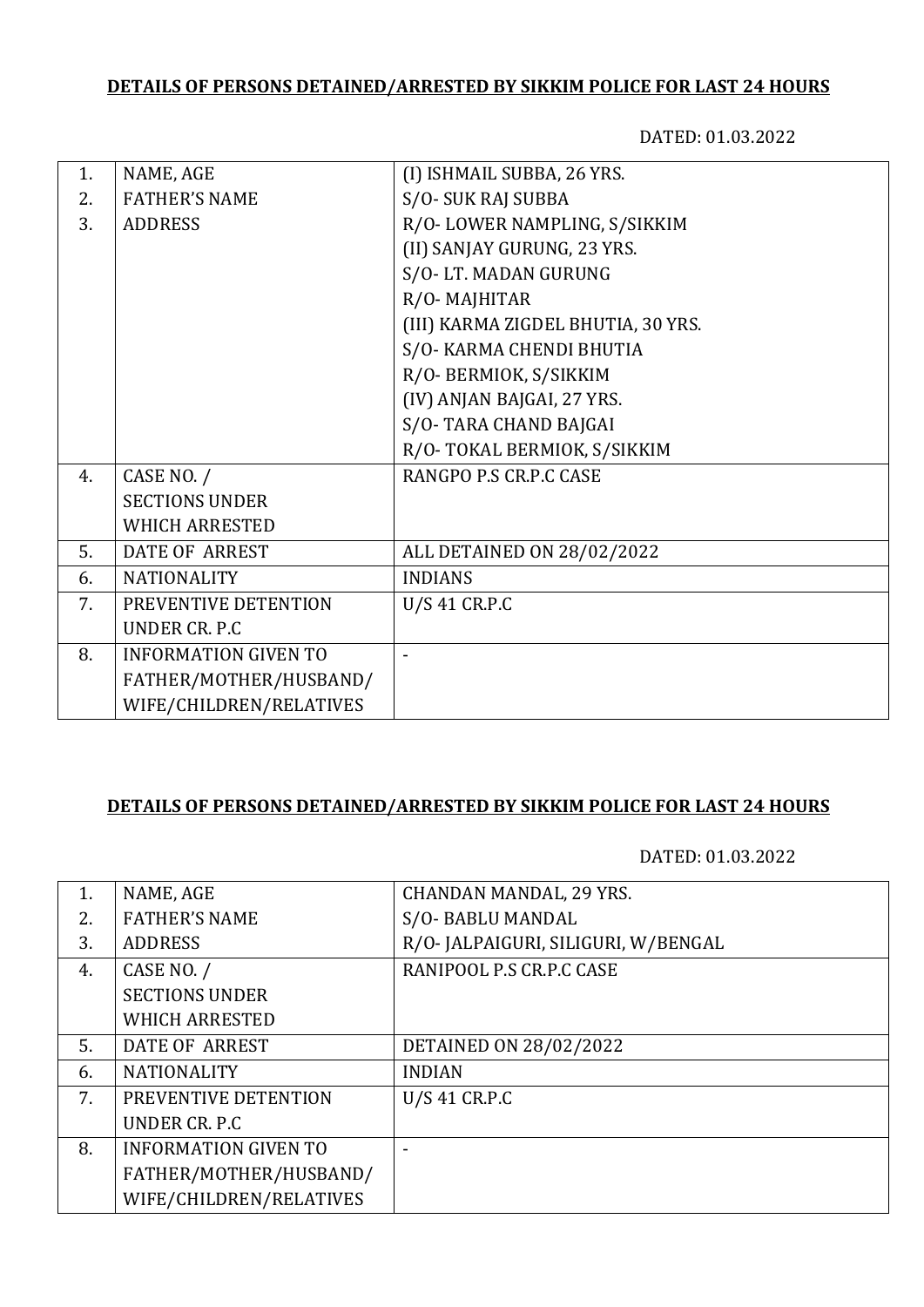#### **DETAILS OF PERSONS DETAINED/ARRESTED BY SIKKIM POLICE FOR LAST 24 HOURS**

DATED: 01.03.2022

| 1. | NAME, AGE                   | KESHAR SHARMA, 37 YRS.                |
|----|-----------------------------|---------------------------------------|
| 2. | <b>FATHER'S NAME</b>        | S/O- DHAN KR. SHARMA                  |
| 3. | <b>ADDRESS</b>              | R/O-POOL BAZAAR, DARJEELING, W/BENGAL |
|    |                             | A/P-MAMRING, S/SIKKIM                 |
| 4. | CASE NO. /                  | NAMCHI P.S SPA CASE                   |
|    | <b>SECTIONS UNDER</b>       |                                       |
|    | <b>WHICH ARRESTED</b>       |                                       |
| 5. | <b>DATE OF ARREST</b>       | DETAINED ON 28/02/2022                |
| 6. | <b>NATIONALITY</b>          | <b>INDIAN</b>                         |
| 7. | PREVENTIVE DETENTION        | U/S 169 SPA, 2008                     |
|    | UNDER CR. P.C.              |                                       |
| 8. | <b>INFORMATION GIVEN TO</b> |                                       |
|    | FATHER/MOTHER/HUSBAND/      |                                       |
|    | WIFE/CHILDREN/RELATIVES     |                                       |

## **DETAILS OF PERSONS DETAINED/ARRESTED BY SIKKIM POLICE FOR LAST 24 HOURS**

DATED: 01.03.2022

| 1. | NAME, AGE                   | <b>BHARAT KARKI, 24 YRS.</b>  |
|----|-----------------------------|-------------------------------|
| 2. | <b>FATHER'S NAME</b>        | S/O-RAJEN KARKI               |
| 3. | <b>ADDRESS</b>              | R/O- RALEY, SAMDONG, E/SIKKIM |
| 4. | CASE NO. /                  | MANGAN P.S FIR NO.- 04(02)22  |
|    | <b>SECTIONS UNDER</b>       | DTD:-28/02/2022               |
|    | <b>WHICH ARRESTED</b>       | U/S 279/337 IPC 1860          |
| 5. | <b>DATE OF ARREST</b>       | ARRESTED ON 28/02/2022        |
| 6. | <b>NATIONALITY</b>          | <b>INDIAN</b>                 |
| 7. | PREVENTIVE DETENTION        |                               |
|    | UNDER CR. P.C.              |                               |
| 8. | <b>INFORMATION GIVEN TO</b> |                               |
|    | FATHER/MOTHER/HUSBAND/      |                               |
|    | WIFE/CHILDREN/RELATIVES     |                               |
|    |                             |                               |